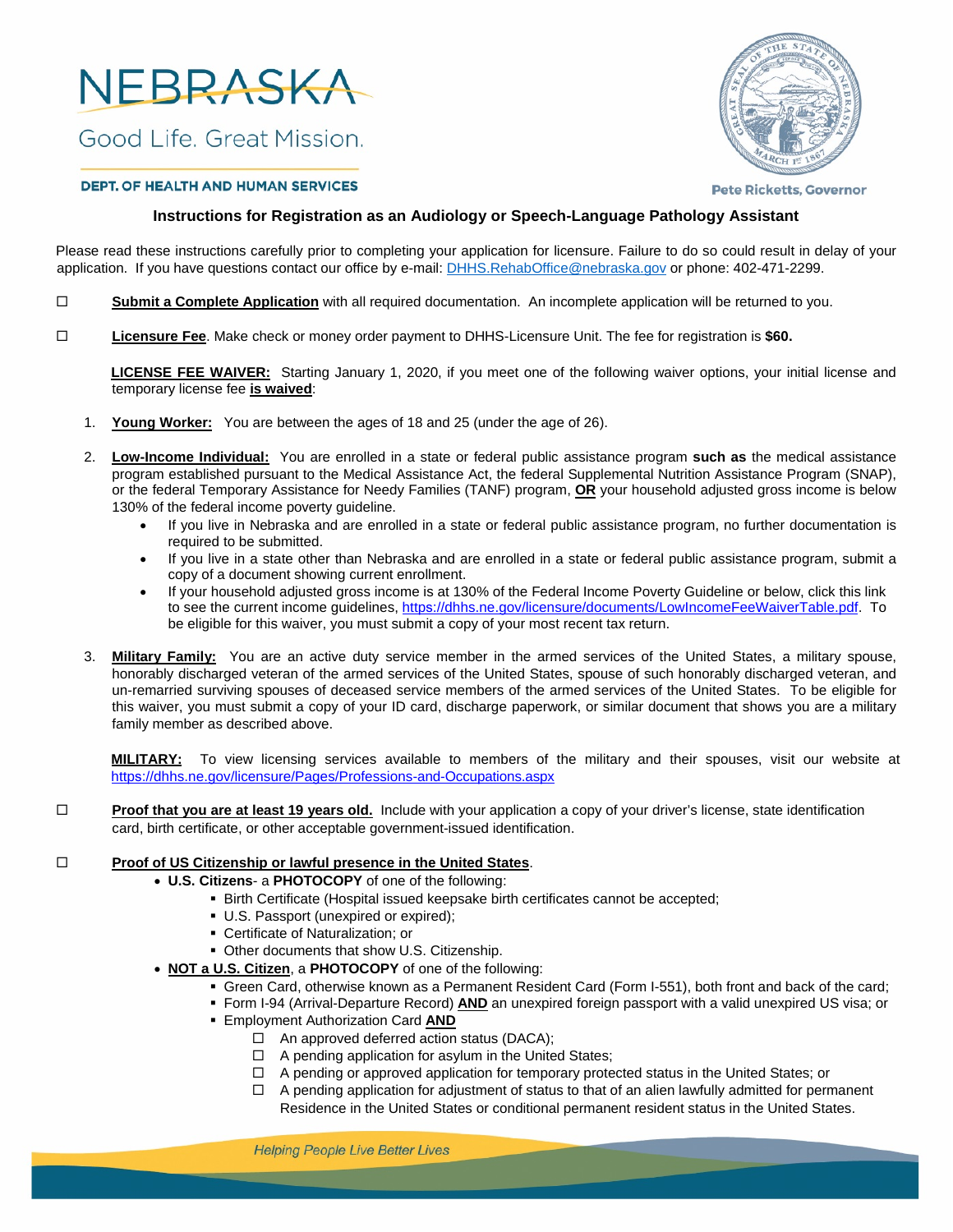- **NOTE:** Documents (other than those for U.S. Citizenship) are verified by our office through the Department of Homeland Security. This process may take  $4 - 6$  weeks.
- **Transcript**:Submit an official college/university transcript sent directly from the education institution to the Department.
	- **Information Relating to Military Education, Training, or Service:**
		- If you have completed education, training, or service that you believe is substantially similar to the education required for this credential while you were a member of the armed forces of the United States, active or reserve, the National Guard of any state, the military reserves of any state, or the naval militia of any state, you may submit such evidence with your application for review.
- **Conviction Information:** If you have **EVER** received a ticket from law enforcement or animal control, check the court system to see if the ticket is on your record as a misdemeanor or felony conviction. Speeding tickets are not misdemeanors or felonies. You are required to list ALL convictions (regardless of when they occurred) on the application; you are NOT required to list infractions, diversions or dismissals. Misdemeanor and felony convictions can either be processed through traffic or criminal court, so when you check with the county court/district court, you should ask for both traffic and criminal court misdemeanor/felony convictions.

## **If you have convictions**, **you must submit:**

(i) A copy of the court record related to all misdemeanor and felony convictions, that includes the statement of charges and final disposition, if the conviction(s) occurred in a state other than Nebraska;

(ii) An explanation of the events leading to the conviction (what, when, where, why) and a summary of actions that the applicant has taken to address the behaviors or actions related to the conviction; and

(iii) A letter from the applicant's probation officer addressing the terms and current status of the probation, if the applicant is currently on probation.

**If you had an alcohol and drug evaluation and/or completed treatment**, to assist the Board and Department in review of any drug and/or alcohol conviction(s), we encourage you to request that the treatment provider submit all evaluations and discharge summaries directly to the Department.

| The following provides SOME examples of convictions; this is NOT a complete list |                                                     |  |  |  |  |
|----------------------------------------------------------------------------------|-----------------------------------------------------|--|--|--|--|
| • MIP/ Tobacco Use by Minor                                                      | • Driving under Suspension / Revocation             |  |  |  |  |
| • DUI / DWI / Open Container                                                     | • License Vehicle without Liability Insurance       |  |  |  |  |
| • Controlled Substance                                                           | • False Information or Reporting                    |  |  |  |  |
| • Shoplifting / Theft / Burglary                                                 | • Reckless Driving / Leave the Scene of an Accident |  |  |  |  |
| • Unauthorized use of a Financial Transaction                                    | • Operator not Carrying License                     |  |  |  |  |
| • Disturbing the Peace                                                           | • Unlawful Display of Plates/Renewal tabs           |  |  |  |  |
| • Assault / Prostitution                                                         | • Park Rule Violation / Curfew Violation            |  |  |  |  |
| • Disorderly Conduct / Disorderly House                                          | • Dog at Large / Fail to Vaccinate Animal           |  |  |  |  |
| • Fail to Appear in Court                                                        | • Littering / Fireworks / Bad Check                 |  |  |  |  |

**NOTE:** If you have **any criminal charges or license disciplinary actions pending that result in a conviction** or license discipline, you are required to report such action to the Investigative Unit **within 30 days of the conviction or disciplinary action.**  Reporting forms can be obtained at the following website: https[://dhhs.ne.gov/Pages/Investigations.aspx](https://dhhs.ne.gov/pages/investigations.aspx) or by phone 402-471-0175.

Application Review: All applications are reviewed in date order received.

- If your application **is missing information**, you will be contacted **by e-mail** within approximately 10 days; the e-mail will list the information that is required to compete your application. You have 90 days to complete your application; if not completed within this 90 days, your application will be closed and all documents destroyed. A new application will then be required.
- If your application **is complete**, you will receive **by e-mail** that your license has been issued.

**Records Retention Schedule:** When your license is issued, your application and documents will be kept by the Department for 5 years; then all documents will be destroyed. We encourage you to keep a copy of your application for your records.

# **Mail application and supporting documents to:**

DHHS Licensure Unit Attention: Audiology/Speech-Language Pathology PO Box 94986 Lincoln, NE 68509-4989

Contact Information: Licensure Unit, Phone: 402-471-2299 / FAX: 402-742-1152 / E-Mail: [DHHS.RehabOffice@nebraska.gov](mailto:DHHS.RehabOffice@nebraska.gov)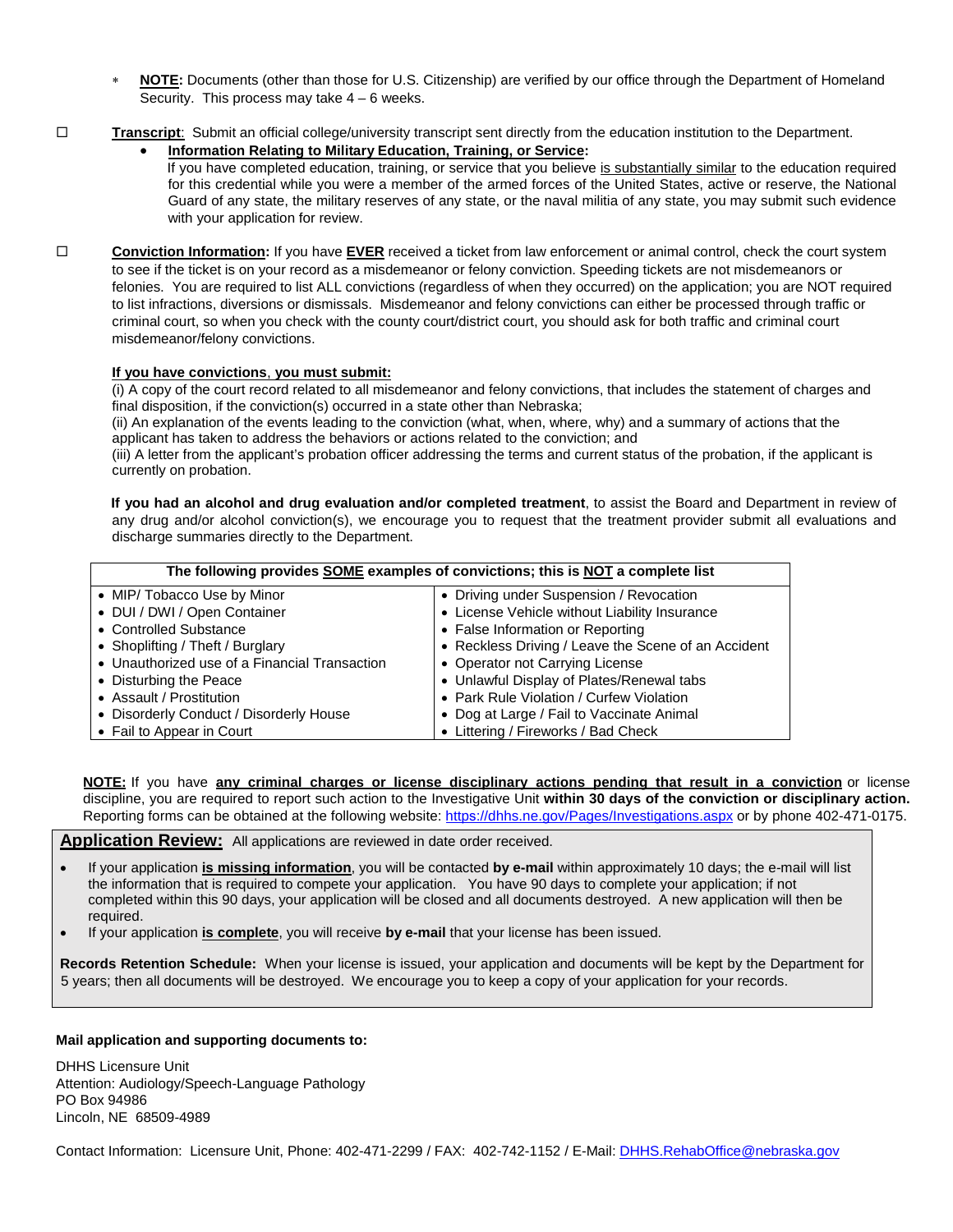

Good Life, Great Mission,

#### DEPT OF HEALTH AND HUMAN SERVICES

Department of Health and Human Services Division of Public Health - Licensure Unit

# P.O. Box 94986 - Lincoln, Nebraska 68509-4986 **APPLICATION FOR REGISTRATION AS AN AUDIOLOGY OR** Telephone #: 402-471-2299 **SPEECH-LANGUAGE PATHOLOGY ASSISTANT**

Check below the type of registration that you are requesting: (Please print or type application)

□ Audiology Assistant □ Speech-Language Pathology Assistant

# **LICENSE FEES:**

# **A. Fee Waiver:**

If you meet one of the following fee waivers, your initial license and temporary license fee **is waived**. **Check only one box**:

- □ **Young Worker:** I am under 26 years old.
- □ **Low-income Individual:**
	- $\Box$  I am enrolled in a state or federal public assistance program, including, but not limited to, the medical assistance program established pursuant to the Medical Assistance Act, the federal Supplemental Nutrition Assistance Program, or the federal Temporary Assistance for Needy Families program; OR
	- $\Box$  My household adjusted gross income is below 130% of the federal income poverty quideline.
- □ **Military Family:** I am an active duty service member in the armed services of the United States, a military spouse, honorably discharged veteran of the armed services of the United States, spouse of such honorably discharged veteran, and un-remarried surviving spouses of deceased service members of the armed services of the United States.

# **B. Fee Required if YOU DO NOT qualify for one of the above fee waivers: \$60.**

## **Pay by check or money order to: Licensure Unit**

Your cancelled check is your proof of payment. Payment is processed upon receipt. Debit or credit card is not accepted.

**SECTION A - Personal Information:** (All applicants for registration must complete this section.) **This section is public information and will be displayed on the Internet. https://www.nebraska.gov/LISSearch/search.cgi**

| NOTE: All mailings from this office will be sent to the address you indicate below - If you change your address, you must |
|---------------------------------------------------------------------------------------------------------------------------|
| advise this office.                                                                                                       |

| $\mathbf 1$                                                                                                                                                                                                                                                                                                                                                                            | Legal Name:                            | First:                                  | Middle/MI: |                                       | Last: |
|----------------------------------------------------------------------------------------------------------------------------------------------------------------------------------------------------------------------------------------------------------------------------------------------------------------------------------------------------------------------------------------|----------------------------------------|-----------------------------------------|------------|---------------------------------------|-------|
|                                                                                                                                                                                                                                                                                                                                                                                        | Maiden<br>Name                         | Name:                                   |            | Other names you are known as (AKA)    |       |
| $\overline{2}$                                                                                                                                                                                                                                                                                                                                                                         | Present<br>Address                     | Street/Box/Route:                       |            |                                       |       |
|                                                                                                                                                                                                                                                                                                                                                                                        |                                        | City: State: Zip:                       |            |                                       |       |
| Additional information requested: (This information is not displayed on the internet) Submit evidence of age, i.e.; driver's<br>license, birth certificate, marriage license, school transcript, U.S. State ID card, Military ID, or other similar documentation. A birth<br>certificate or U.S. passport will satisfy the requirement for proof of age and proof of U.S. citizenship. |                                        |                                         |            |                                       |       |
| 3                                                                                                                                                                                                                                                                                                                                                                                      | Date of Birth:                         | Month/Day/Year                          |            | Place of Birth: City/State or Country |       |
| $\overline{4}$                                                                                                                                                                                                                                                                                                                                                                         | Check the<br>Appropriate<br>$Box(s)$ : | Social Security Number (SSN);<br>$\Box$ |            |                                       | SSN#  |
|                                                                                                                                                                                                                                                                                                                                                                                        |                                        | Alien Registration Number ("A#"); or    |            |                                       | A#    |

Revised: 03/05/2021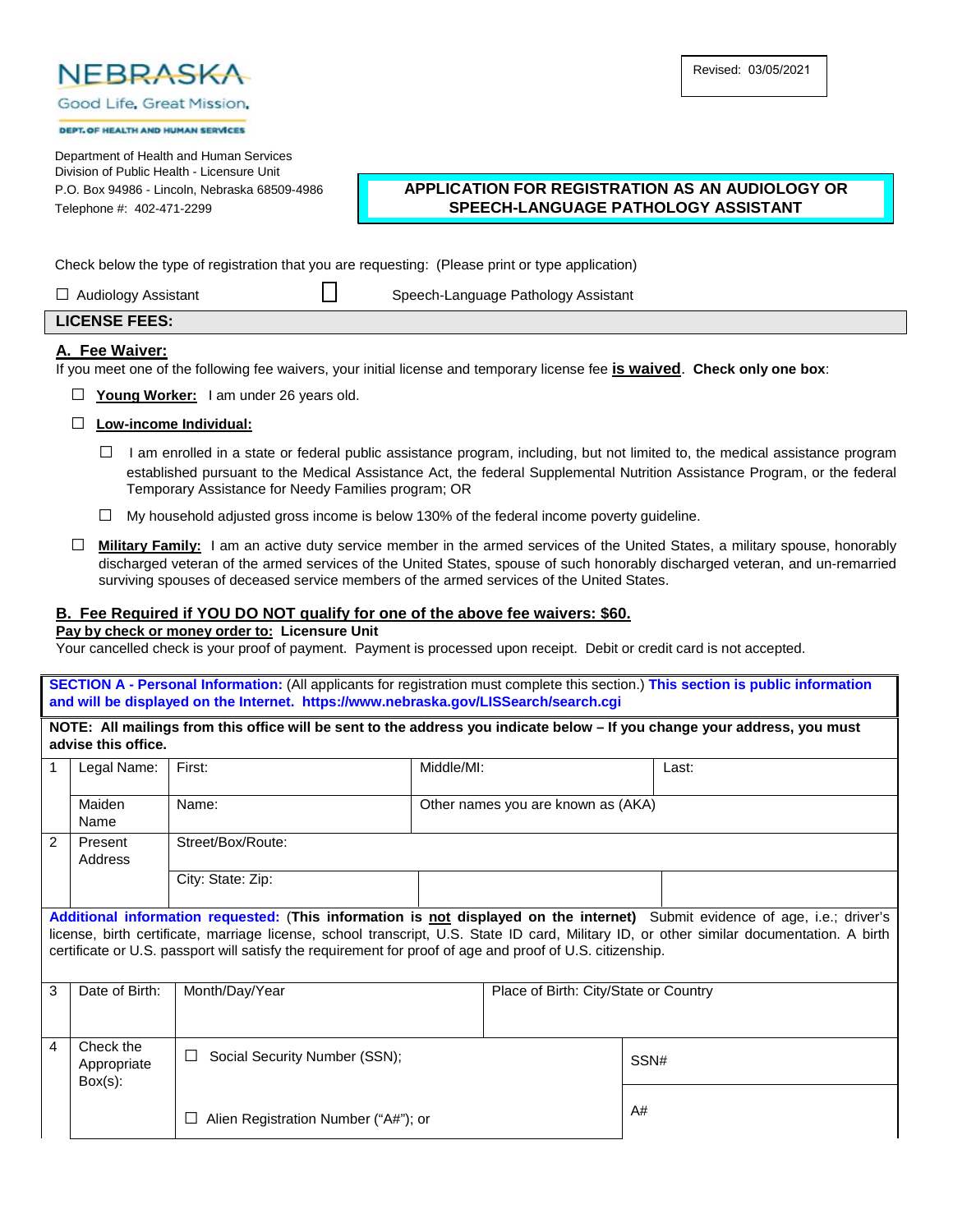|                                                        | If you have both a SSN and an A#, you must report both. Neb. Rev. Stat. § 38-123 mandates disclosure of your social security<br>number to DHHS. Although your number is not public information, DHHS may disclose it for child support enforcement<br>purposes and to the Nebraska Department of Revenue. |  |  |  |  |  |  |  |
|--------------------------------------------------------|-----------------------------------------------------------------------------------------------------------------------------------------------------------------------------------------------------------------------------------------------------------------------------------------------------------|--|--|--|--|--|--|--|
| 5<br>E-Mail Address:<br>Fax#<br>Phone #:<br>(optional) |                                                                                                                                                                                                                                                                                                           |  |  |  |  |  |  |  |
|                                                        |                                                                                                                                                                                                                                                                                                           |  |  |  |  |  |  |  |
| 6                                                      | Have you ever been denied the right to take a license examination in any State?                                                                                                                                                                                                                           |  |  |  |  |  |  |  |
|                                                        | Yes $\Box$ No $\Box$ If yes, explain:                                                                                                                                                                                                                                                                     |  |  |  |  |  |  |  |

**SECTION C – CONVICTION AND LICENSURE INFORMATION: (all applicants must complete this section) Failure to disclose any such conviction or disciplinary action, regardless of when the action occurred, could result in disciplinary action, including, but not limited to payment of a civil penalty.**

Answer each of the following questions by placing an **X** in the appropriate box (yes or no) and completing the information requested. All 'yes' responses MUST be explained in detail and you must submit the requested documentation.

| # | Question                                                       | Yes | No. | Type of Crime or Licensure<br>Action | Date of Action | Name of Court/Entity<br>Taking action |
|---|----------------------------------------------------------------|-----|-----|--------------------------------------|----------------|---------------------------------------|
|   | Have you ever been<br>convicted of a<br>misdemeanor or felony? |     |     |                                      |                |                                       |

**The following questions relate to a credential that you hold or have held in health services, health related services or environmental services in Nebraska or another jurisdiction.** 

|                |                                                                                                                                                           | Yes | No. |                                                   |                                      |                                 |
|----------------|-----------------------------------------------------------------------------------------------------------------------------------------------------------|-----|-----|---------------------------------------------------|--------------------------------------|---------------------------------|
| $\overline{2}$ | Are you credentialed in<br>any state?                                                                                                                     |     |     | If yes, what State(s) are you<br>credentialed in? | What type of credential do you hold? |                                 |
| 3              | Has your credential<br>ever been denied,<br>refused renewal,<br>limited, suspended,<br>revoked or had other<br>disciplinary measures<br>taken against it? |     |     | Type of Credential Action                         | Date of Action                       | Name of Entity taking<br>Action |

If you answered YES to any of the questions above, you must request that the following documentation be sent directly to this office:

- Certification of your credential in another state
- Official documentation from the State Board in which the disciplinary action was taken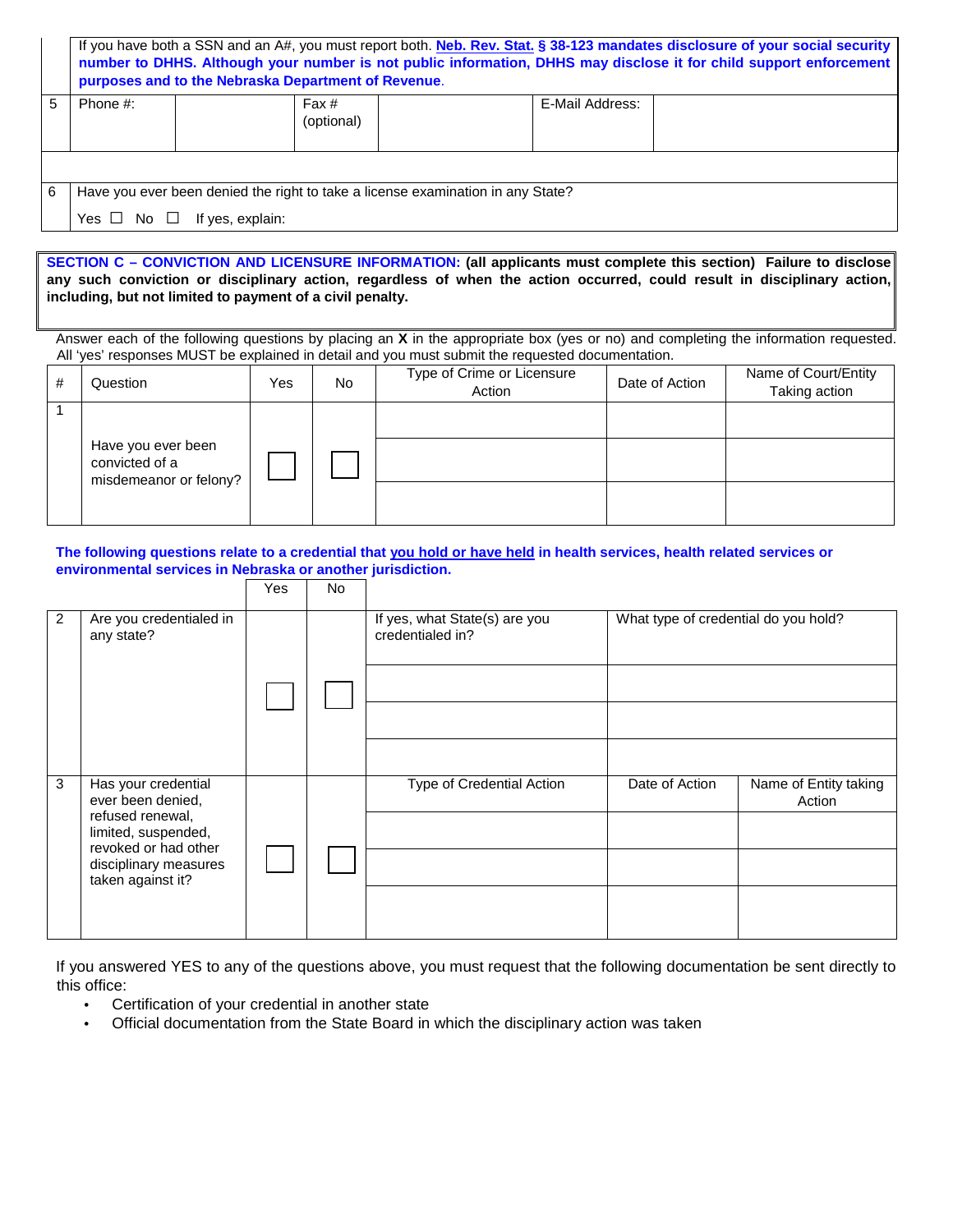| SECTION D - Education - All applicants must complete this section and provide an official transcript from an<br>accredited college. Official transcript means issued and sealed by the issuing institute |                 |  |  |  |
|----------------------------------------------------------------------------------------------------------------------------------------------------------------------------------------------------------|-----------------|--|--|--|
| <b>Part 1: Associate's</b>                                                                                                                                                                               | Name of         |  |  |  |
| Degree                                                                                                                                                                                                   | Program:        |  |  |  |
|                                                                                                                                                                                                          | College:        |  |  |  |
|                                                                                                                                                                                                          | Location:       |  |  |  |
|                                                                                                                                                                                                          | Date Completed: |  |  |  |
| Part 2: Bachelor's                                                                                                                                                                                       | Name of         |  |  |  |
| Degree                                                                                                                                                                                                   | Program:        |  |  |  |
|                                                                                                                                                                                                          | College:        |  |  |  |
|                                                                                                                                                                                                          | Location:       |  |  |  |
|                                                                                                                                                                                                          | Date Completed: |  |  |  |
| Part 3: Proof of                                                                                                                                                                                         | Name of         |  |  |  |
| education                                                                                                                                                                                                | Program:        |  |  |  |
| equivalent to an<br>associate's degree                                                                                                                                                                   | College:        |  |  |  |
| or a bachelor's<br>degree                                                                                                                                                                                | Location:       |  |  |  |
|                                                                                                                                                                                                          | Date Completed: |  |  |  |

# **Information Relating to Military Education, Training, or Service:**

If you have completed education, training, or service that you believe is substantially similar to the education or training required for this credential while you were a member of the armed forces of the United States, active or reserve, the National Guard of any state, the military reserves of any state, or the naval militia of any state, you may submit such evidence with your application for review.

**SECTION E** – **Training**: Applicants must have supervisor complete and submit the **Affidavit of Completion of Aural Rehabilitation Training (**Attachment B) if you will be providing aural rehabilitation.

Will you be providing aural rehabilitation?  $□$  Yes  $□$  No

|                              | <b>SECTION F - Supervision:</b> An Audiology/Speech-Language Pathology assistant must be supervised by a licensed audiologist or |  |
|------------------------------|----------------------------------------------------------------------------------------------------------------------------------|--|
| speech-language pathologist. |                                                                                                                                  |  |

| Has audiologist or speech-language pathologist submitted an Application for Certification of | Yes.   |  |  | No. |  |  |
|----------------------------------------------------------------------------------------------|--------|--|--|-----|--|--|
| <b>Supervision?</b>                                                                          | $\Box$ |  |  |     |  |  |

If yes, name of supervising audiologist or speech-language pathologist:

# **If no, an Application for Certification of Supervision must be received by this office prior to issuance of a Speech-Language Pathology Assistant License.**